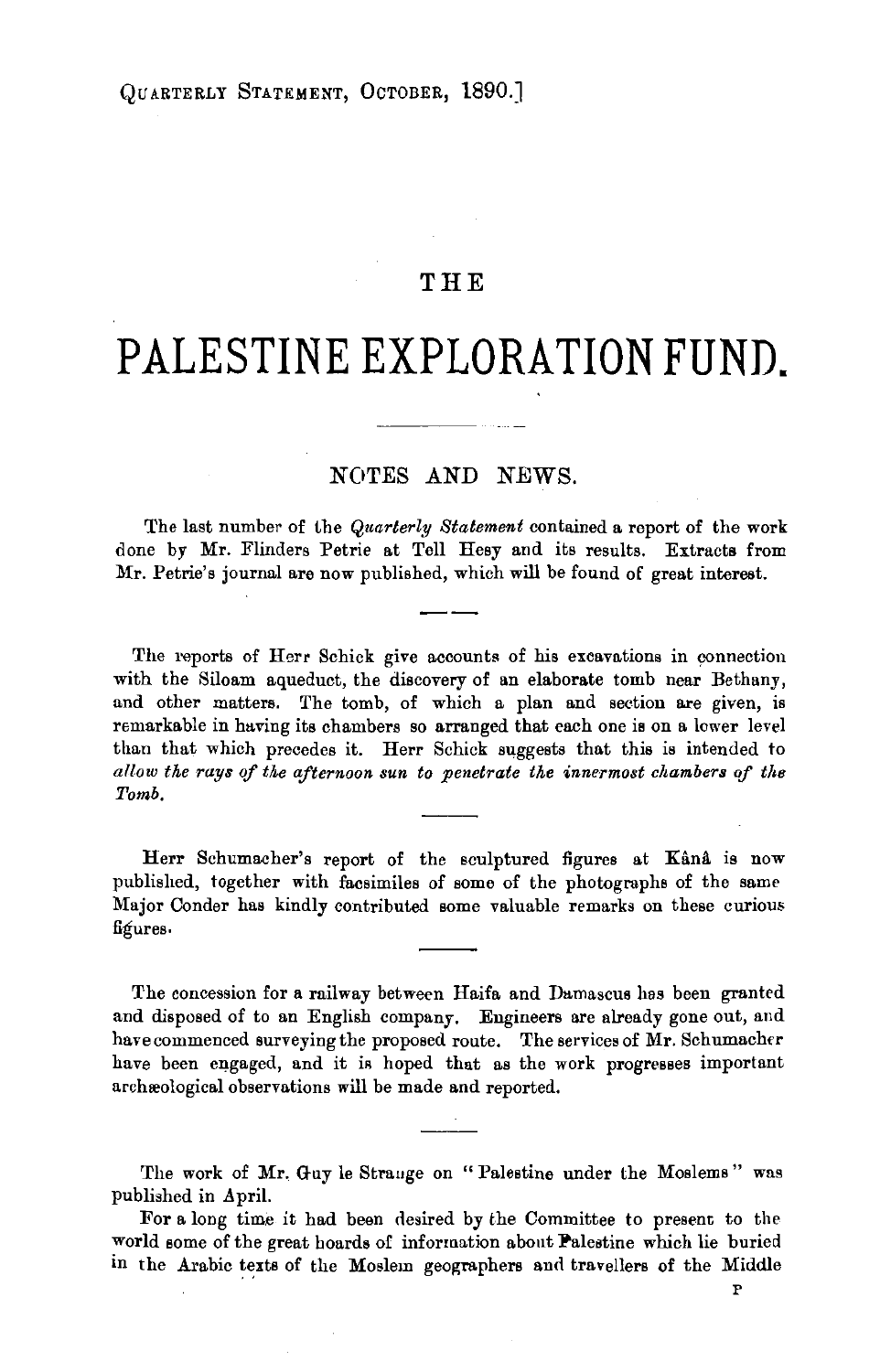Ages. Some few of the works, or parts of the works, have been already translated into Latin, French, and German. Hardly anything has been done with them in English, and no attempt has ever been made to systematise, compare, and annotate them.

This has now been done for the Society by Mr. Guy le Strange. The work is divided into chapters on Syria, Palestine, Jerusalem, and Damascus, the provincial capitals and chief towns, and the legends related by the writers consulted. These writers begin with the ninth century and continue until the fifteenth. The volume contains maps and illustrations required for the elucidation of the text.

The Committee have great confidence that this work-so novel, so useful to students of mediæval history, and to all those interested in the continuous story of the Holy Land-will meet with the success which its learned author deserves. The price to subscribers to the Fund is *Ss. 6d.;* to the public, 12s. *6d.* 

The new map of Palestine, so long in hand, is now ready. It embraces both sides of the Jordan, and extends from Baalbek in the north to Kadesh Barnea in the south. All the modern names are in black ; over these are printed in red the Old Testament and Apocrypha names. The New Testament, Josephus, and Talmudic names are in hlue, and the tribal possessions are tinted in colours, giving clearly all the identifications up to date. It is the most comprehensive map that has been published, and will be invaluable to universities, colleges, schools, &c.

It is published in 21 sheets, with paper cover; price to subscribers to the .Fund, 24s., to the public-, £2. It can be had mounted on cloth, rollers, and varnished for hanging. The size is 8 feet by 6 feet. The cost of mounting will be extra.

Mr. Henry A. Harper's work, on "The Bible and Modern Discoveries" was published last December. It is an endeavour to present in a simple but yet connected form the Biblical results of twenty-two years' work of the Palestine Exploration Fund. The writer has al•o availed him•elf of the discoveries made by the American Expeditions and the Egyptian Exploration Fund, as well as discoveries of interest made by independent travellers. The Bible story, from the call of Abraham to the Captivity, is taken, and details given of the light thrown by modern research on the sacred annals. Eastern customs and modes of thought are explained whenever the writer thought they illustrated the text. To the Clergy and Sunday School Teachers, as well as to all those who love the Bible, the writer hopes this work will prove useful. He is personally acquainted with the land, and noarly all the places spoken of he has visited, and most of them he has moreover sketched or painted. The work is in one large, handsome volume cf 600 pages. It is illustrated with many plates, and a map showing the route of the Israelites and the sites of the principal places mentioned in the sacred narratives. The work has had a very gratifying reception. The Third Revised Edition is now nearly exhausted. It should be noted that the book is admirably adapted for the school or village library.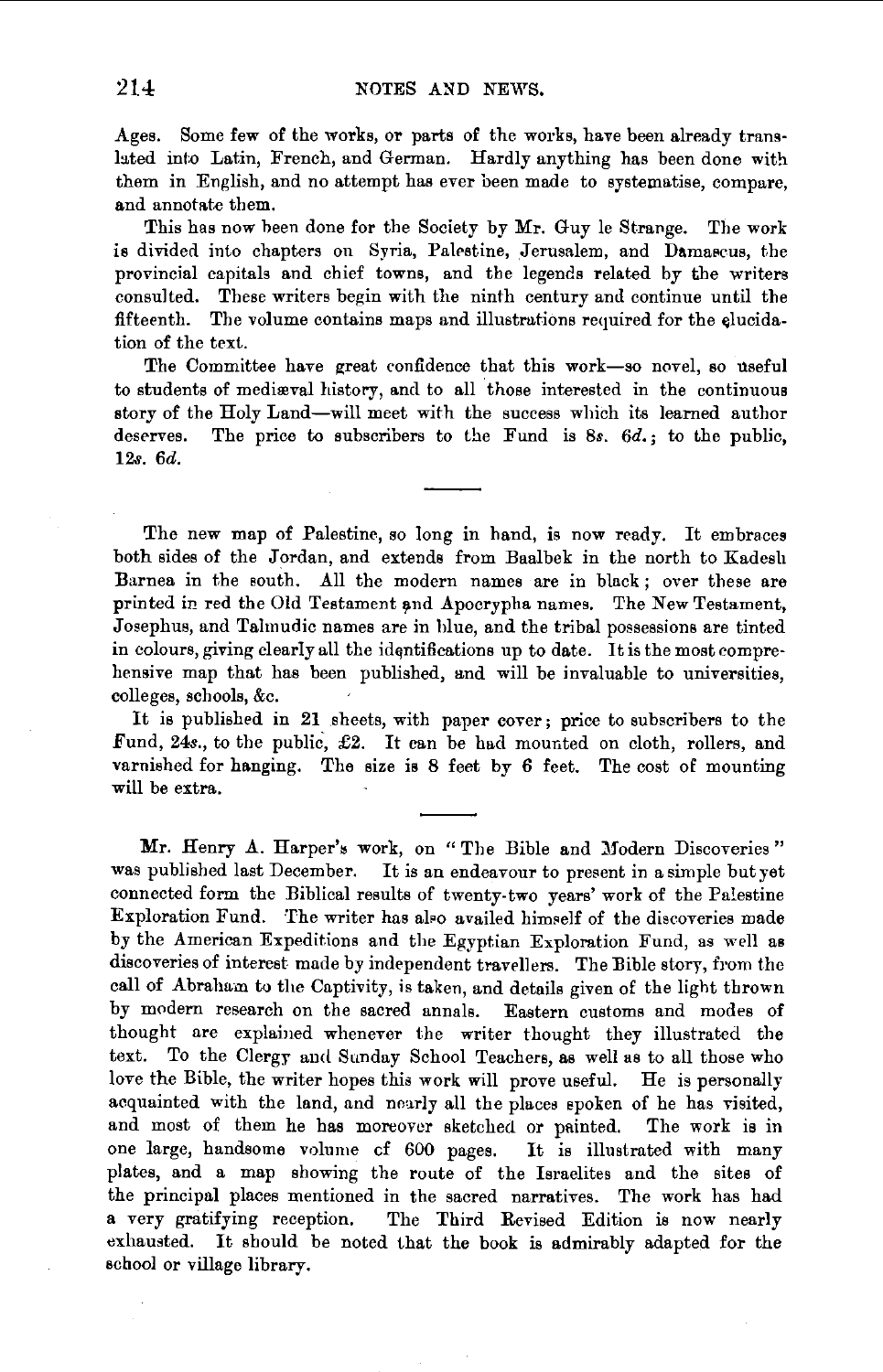The first volume of the "Survey of Eastern Palestine," by Major Conder, has been issued to subseribers. It is accompanied by a map of the portion of country surveyed, special plans, and upwards of 350 drawings of ruins, tombs, dolmens, stone circles, inscriptions, &c. The edition is limited to The first 250 subscribers pay seven guineas for the three volumes; subscribers to the " Survey of Western Palestine" are privileged to have the volumes for this sum. The price will be raised, after 250 names are received, to twelve guineas. The Committee *are pledged never to let any copies be subscribed under the sum of seven guineas. Mr. A. P. Watt,* 2, Paternoster Square, is the Sole Agent. The attention of intending subscribers is directed to the announcement on the inside of the cover of this number.

Considerable progress has also been made with the second volume, which consists of M. Lecomte's beautiful drawings, illustrating the Mission of M. Clermont-Ganneau in 1874. The illustrations for the third volume, Mr. Chichester Hart's "Fauna and Flora" of the Wady Arabah, are nearly ready.

The Committee have added to their list of publications the new edition of the" History of Jerusalem," by Waiter Besant and E. H. Palmer (Bentley & Son). It can be obtained by subscribers, carriage paid, for 5s. 6d., by application to the Head Office only. The "History of Jerusalem," which was originally published in 1871, and has long been completely out of print, covers a period and is compiled from materials not included in any other work, though some of the contents have been plundered by later works on the same subject. It begins with the siege by Titus and continues to the fourteenth century, including the Early Christian period, the Moslem invasion, the Medieval pilgrims, the Mohammedan pilgrims, the Crusades, the Latin Kingdom, the victorious career· of Saladin, the Crusade of Children, and many other little-known episodes in the history of the city and the country.

The books now contained in the Society's publications comprise an amount of information on Palestine, and on the researches conducted in the country, which can be found in no other publications. It must never be forgotten that no single traveller, however well equipped by previous knowledge, can compete with a scientific body of explorers, instructed in the periods required, and provided with all the instruments necessary for carrying out their work. The books are the following *(the whole set can be obtained by application to Mr. George Am•strong, for* £2, *carriage paid to any part in the United*   $Kingdom~only$ ) :-

By Major Conder, R.E.-

(1) "Tent Work in Palestine."—A popular account of the Survey of Western Palestine, freely illustrated by drawings made by the author himself. This is not a dry record of the sepulchres, or a descriptive catalogue of ruins, springs, and valleys, but a continuous narrative full of observations upon the manners and customs of the people, the Biblical P2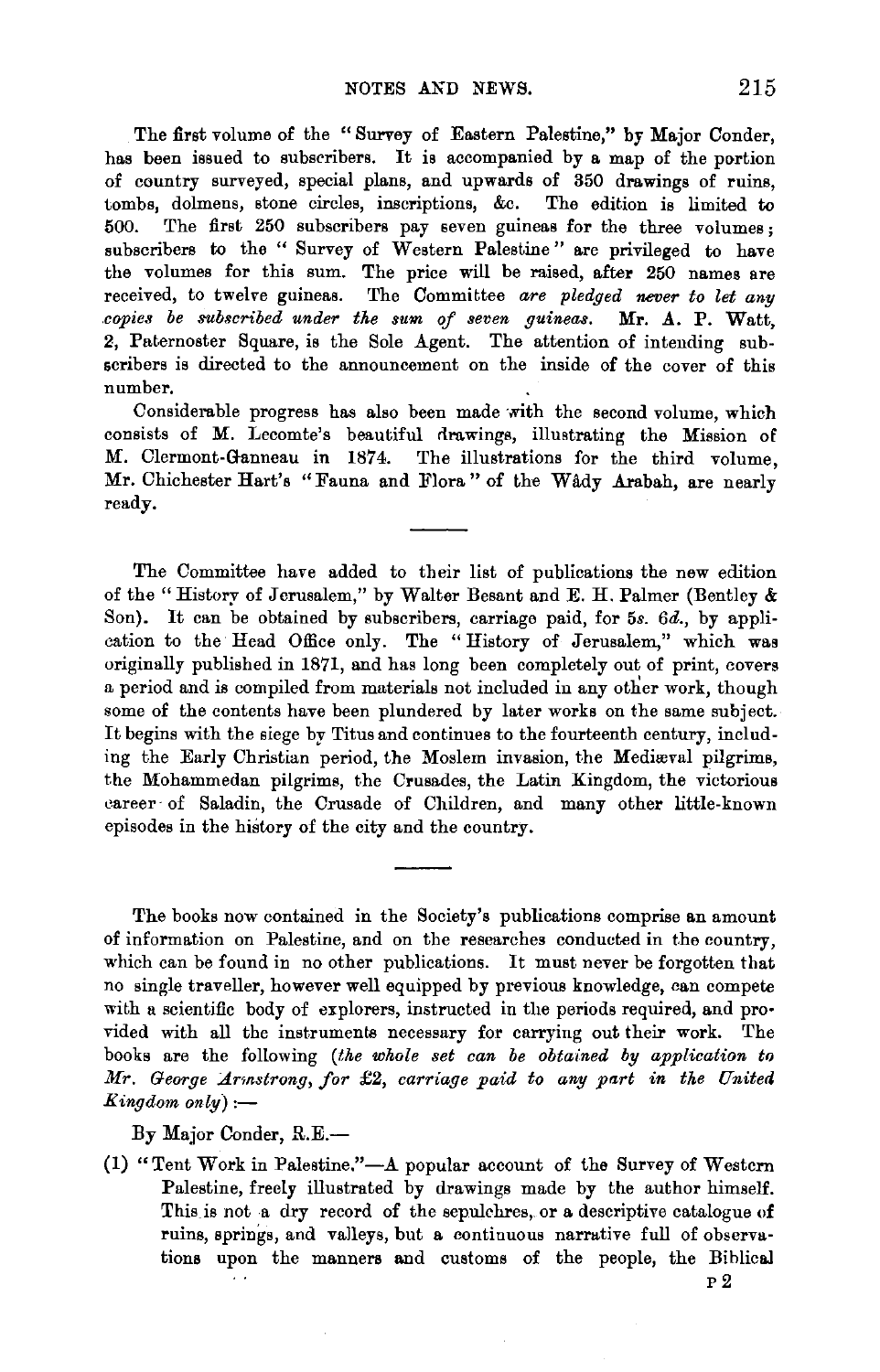associations of the sites, the Holy City and its memories, and is based upon a six years' experience in the country itself. No other modern traveller has enjoyed the same advantages as Major Conder, or has used his opportunities to better purpose.

- (2) "Heth and Moab."-Under this title Msjor Conder l'rovides **a** narrative, as bright and as full of interest as "Tent Work," of the expedition for the *Survey of Eastern Palestine*. How the party began by a flying visit to North Syria, in order to discover the Holy City-Kadesh-of the children of Heth ; how they fared across the Jordan, and what dis· coveries they ·made there, will be found in this volume.
- (3) Major Conder's "Syrian Stone Lore."-This volume, the least known of Major Conder's works, is, perhaps, the most valuable. It attempts a task never before approached-the reconstruction of Palestine from its monuments. It shows what we should know of Syria if there .were no Bible, and it illustrates the Bible from the monuments.
- (>) Major Conder's "Altaic Inscriptions."-This book is an attempt to read the Hittite Inscriptions. The author has seen no reason to change his views since the publication of the work.
- (5) Professor Hull's "Mount Seir."-This is a popular account of the Geological Expedition conducted by Professor Hull for the Committee of the Palestine Fund. The part which deals with the Valley of Arabah will be found entirely new and interesting.
- (6) Herr Schumacher's "Across the 'Jordan:"
- (7) Herr Schumacher's "Jaulan."-These two books must be taken in continuation of Major Conder's works issued as instalments of the unpublished "Survey of Eastern Palestine." They are full of drawings, sketches, and plans, and contain many valuable remarks upon manners and customs.
- (8) "The Memoirs of Twenty-one Years' Work."-This work is a popular account of the researches conducted by the Society during the past twenty-one years of its existence. It will be found not only valuable in itself as an interesting work, but also as a book of reference, and especially useful in order to show what has been doing, and is still doing, by this Society.
- (9) Herr Schumacher's "Kh. Fahil." The ancient Pella, the first retreat of the Christians ; with map and tllustrations.
- (10) Names and Places in the Old' and *New* Testament and Apocrypha, with their modern identifications, with reference to Josephus, the Memoirs, and *Quarterly Statements.*
- **(11)** Besant and Palmer's "History of Jerusalem," already described.
- **(12)** Northern' Ajlun "Within the Decapolis," by Herr Schumacher.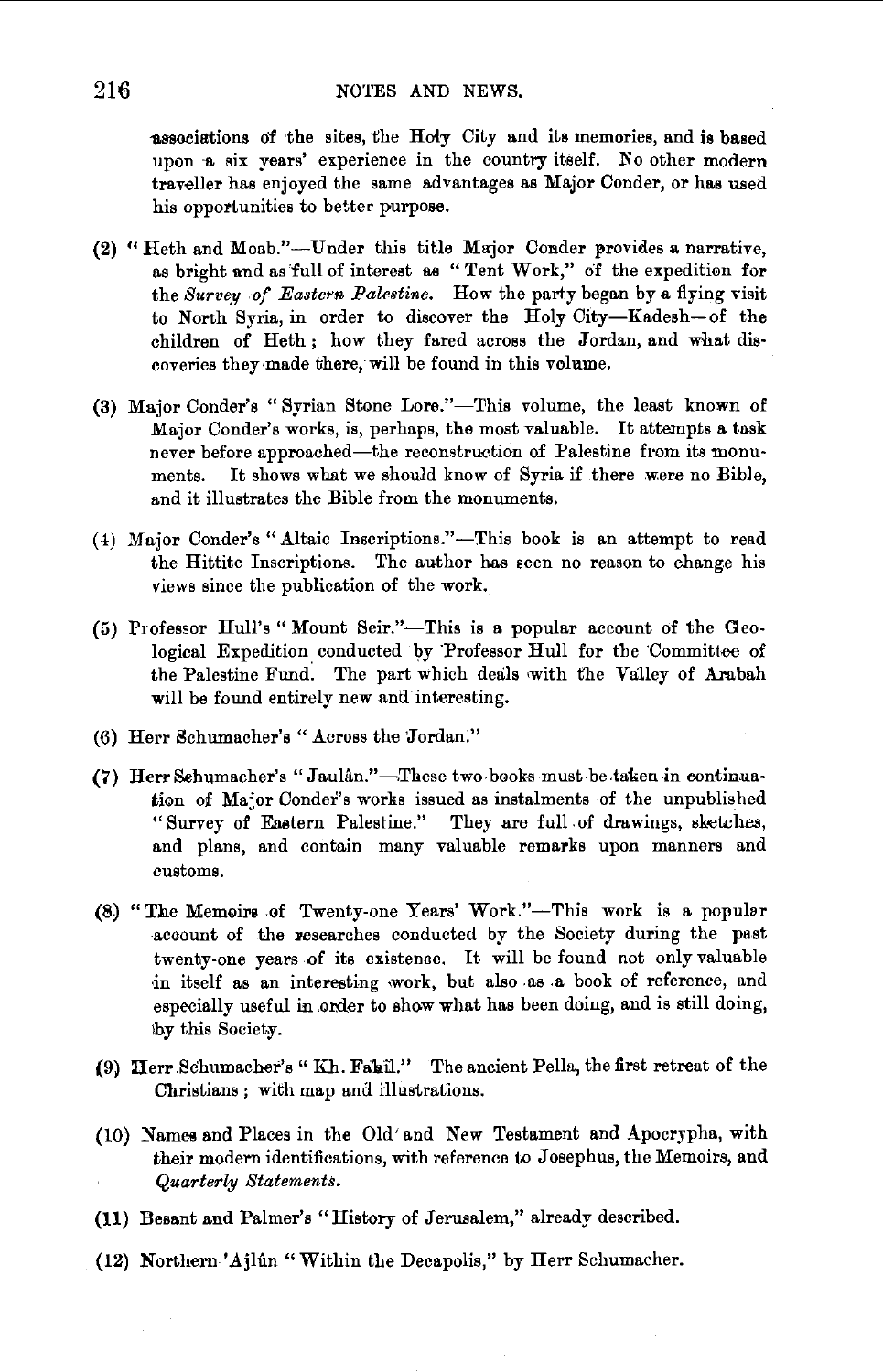To the above must now be added Mr. Henry A. Harper's "The Bible and Modern Discoveries." Price to the public, 16s.; to subscribers to the Palestine Exploration Fund, 10s. 6d., carriage included. And Mr. Guy le Strange's important work "Palestine under the Moslems," price to the public, 12s. 6d.; to subscribers to the Fund, 8s. 6d.

Branch Associations of the Bible Society, all Sunday School unions within the Sunday School Institute, the Sunday School Union, and the Wesleyan Sunday School Institute, will please observe that by a special Resolution of the Committee they will henceforth be treated as subscribers and be allowed to purchase the books and maps (by application only to the Secretary) at reduced price.

The income of the Society, from June 21st to September 20th inclusive, was -from annual subscriptions and donations, including Local Societies, £131 18s. 6d.; from donations for excavations, £24 7s. 6d.; from all sources, £516 7s. 3d. The expenditure during the same period was £464 8s. 9d. On September 20th, the balance in the Bank was £827 19s. 6d.

Subscribers are begged to note that the following can be had by application to the office, at  $1s$ . each :-

1. Index to the Quarterly Statement, 1869-1880.

2. Cases for Herr Schumacher's "Jaulan."

3. Cases for the Quarterly Statement, in green or chocolate.

4. Cases for "Abila," "Pella," and "'Ajlûn" in one volume.

Early numbers of the Quarterly Statement are very rare. In order to make up complete sets, the Committee will be very glad to receive any of the following numbers :-

No. II, 1869; No. VII, 1870; No. III, 1871; January and April, 1872; January, 1883, and January, 1886.

It having again been reported to the Committee that certain book hawkers are representing themselves as agents of the Society, the Committee have to caution subscribers and the public that they have no book hawkers in their employ, and that none of their works are sold by itinerant agents.